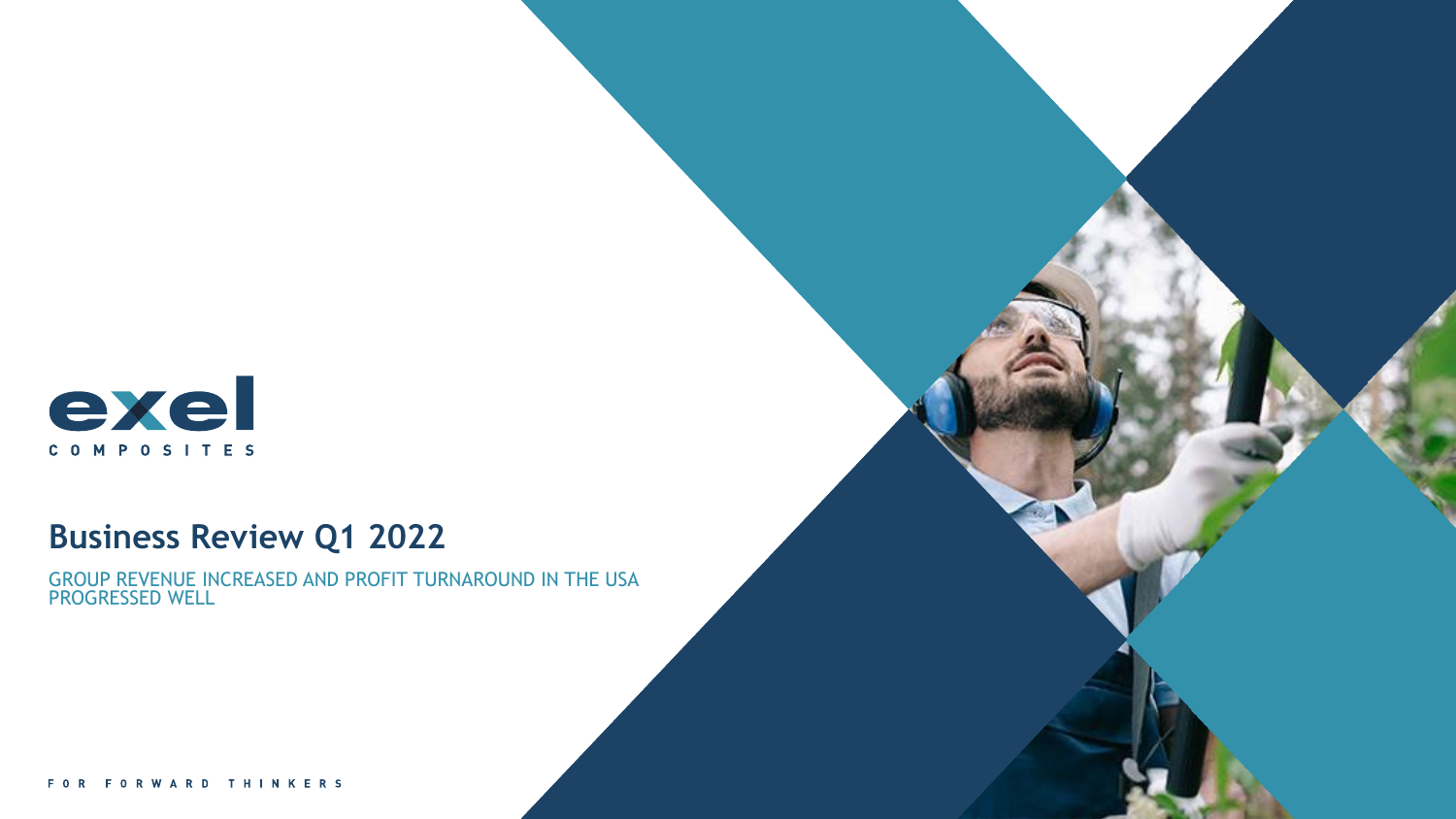## **Exel Composites in brief**

**At Exel Composites, we use over 60 years' experience to solve challenges and help customers save resources.** 

Our forward-thinking composite solutions made with continuous manufacturing technologies serve customers in a wide range of industries around the world.

You can find our products used in applications from wind power and transportation to building and infrastructure.

Our collaborative approach and global footprint set us apart from our competition.

We use our expertise to help customers reduce weight, improve performance and energy efficiency and decrease total lifetime costs.

We want to be the first choice for sustainable composite solutions globally.

#### **Company values**











**EUR 134.4 million (108.6) REVENUE** Full year 2021 (2020)

**EUR 6.0 million (9.7)** ADJUSTED OPERATING PROFIT Full year 2021 (2020)

**715 (665)** EMPLOYEES Average 2021 (2020) Manufacturing in 7 countries Customers in over 50 countries





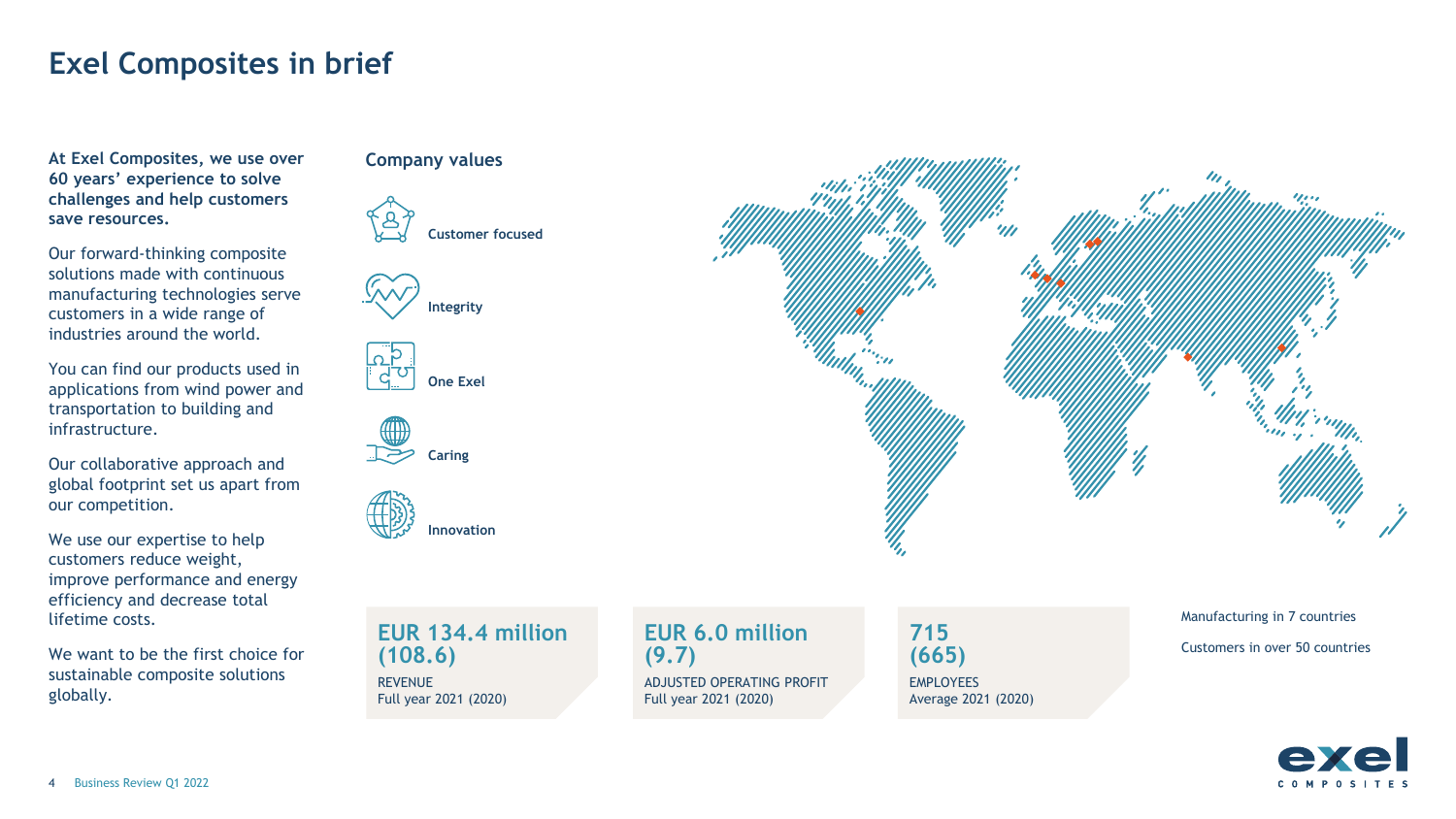# **Q1 2022 highlights**







Order intake continued strong in the first quarter.

Overall demand for our solutions recovered across our customer industries despite continued uncertainty due to the Covid-19.

Revenue increased compared to the previous year, driven particularly by applications in Equipment and Other Industries.

Geographically, revenue increased in Europe and in North America, whereas in the region Asia-Pacific revenue declined mainly due to the worsened Covid-19 situation in China.

#### **Order intake Revenue Revenue Revenue Adjusted operating profit**

Adjusted operating profit was considerably better than in the whole second half of last year, albeit slightly behind a strong first quarter of 2021.

The profitability of the business unit in the USA no longer negatively impacted Group operating profit.

Product mix, increasing raw material, energy, and logistics costs had a negative impact on Group profitability.

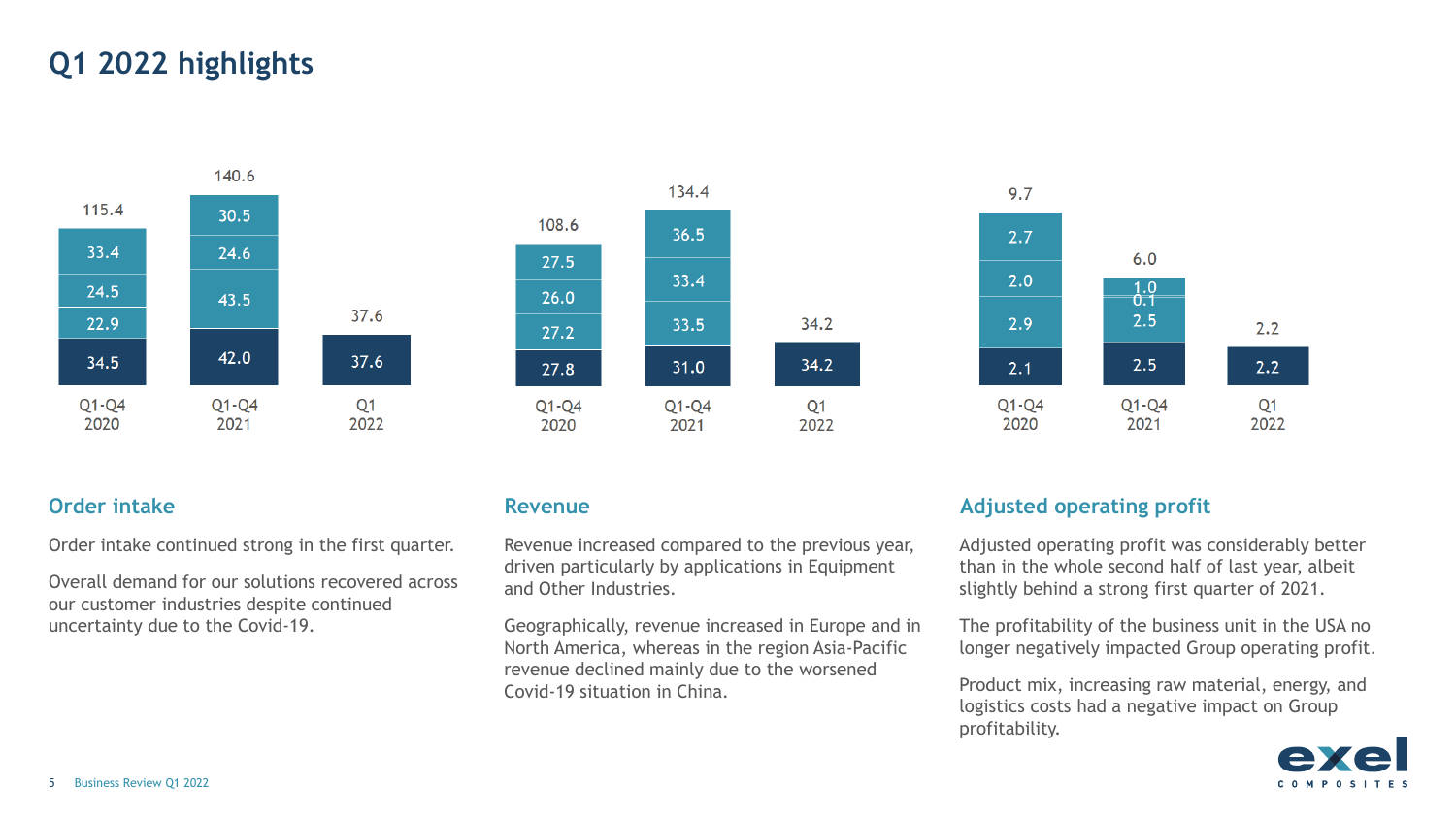# **Order backlog at EUR 44.9 million at the end Q1 2022**





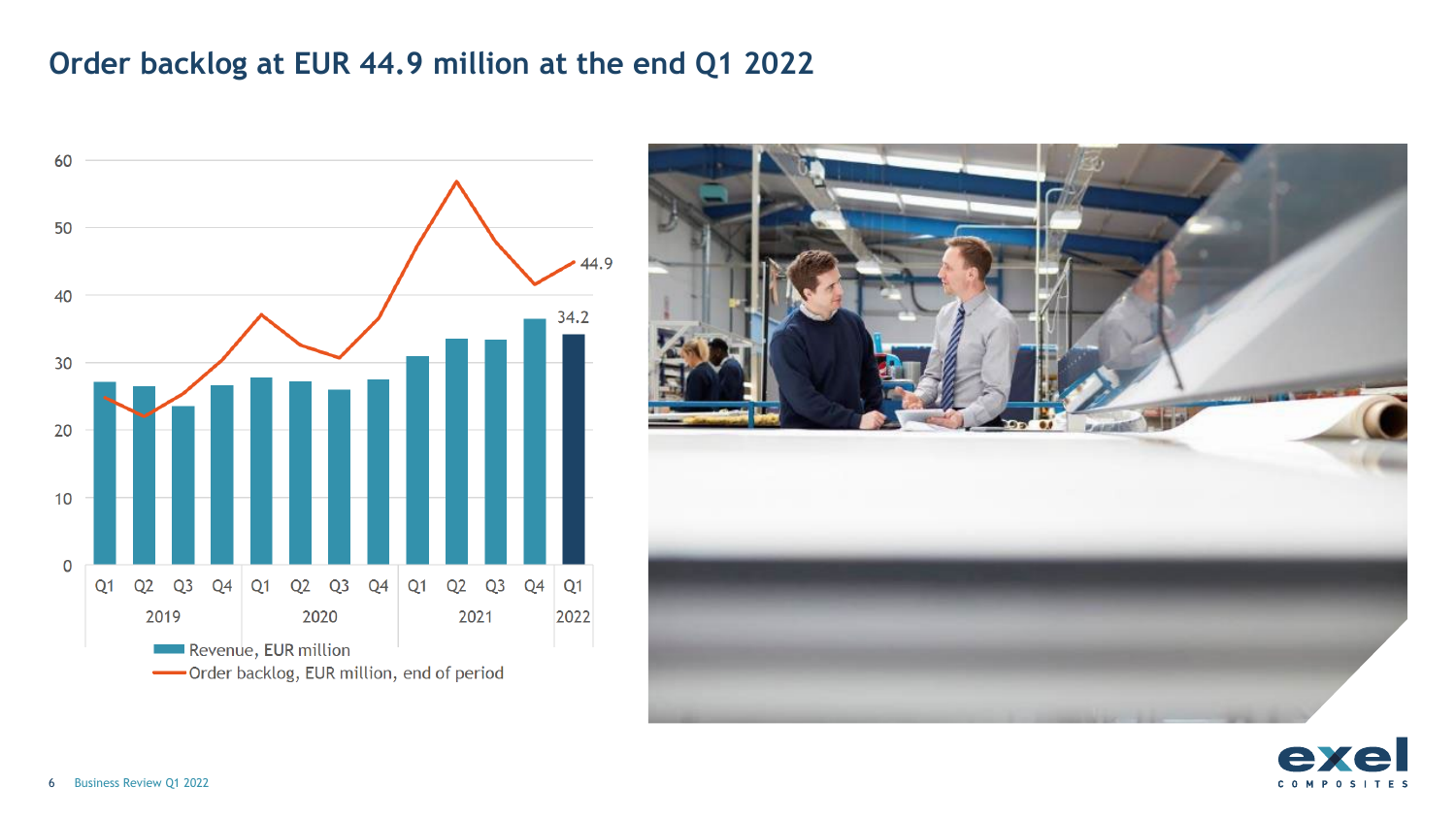# **Revenue growth driven particularly by applications in Equipment and Other Industries**

### **Revenue by customer industry, EUR million**



#### **Revenue share by customer industry, %**









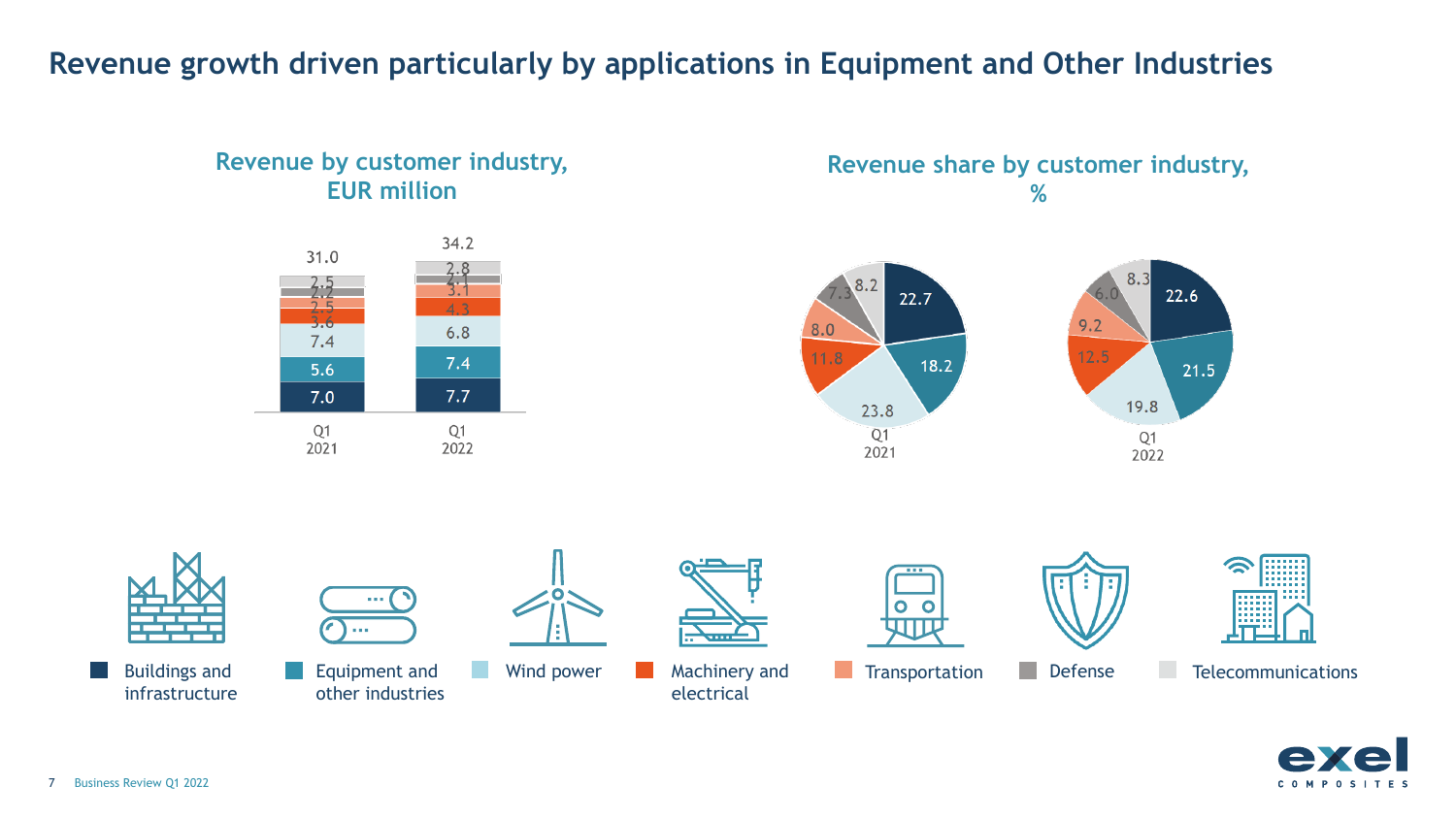# **Revenue growth driven by regions Europe and North America**

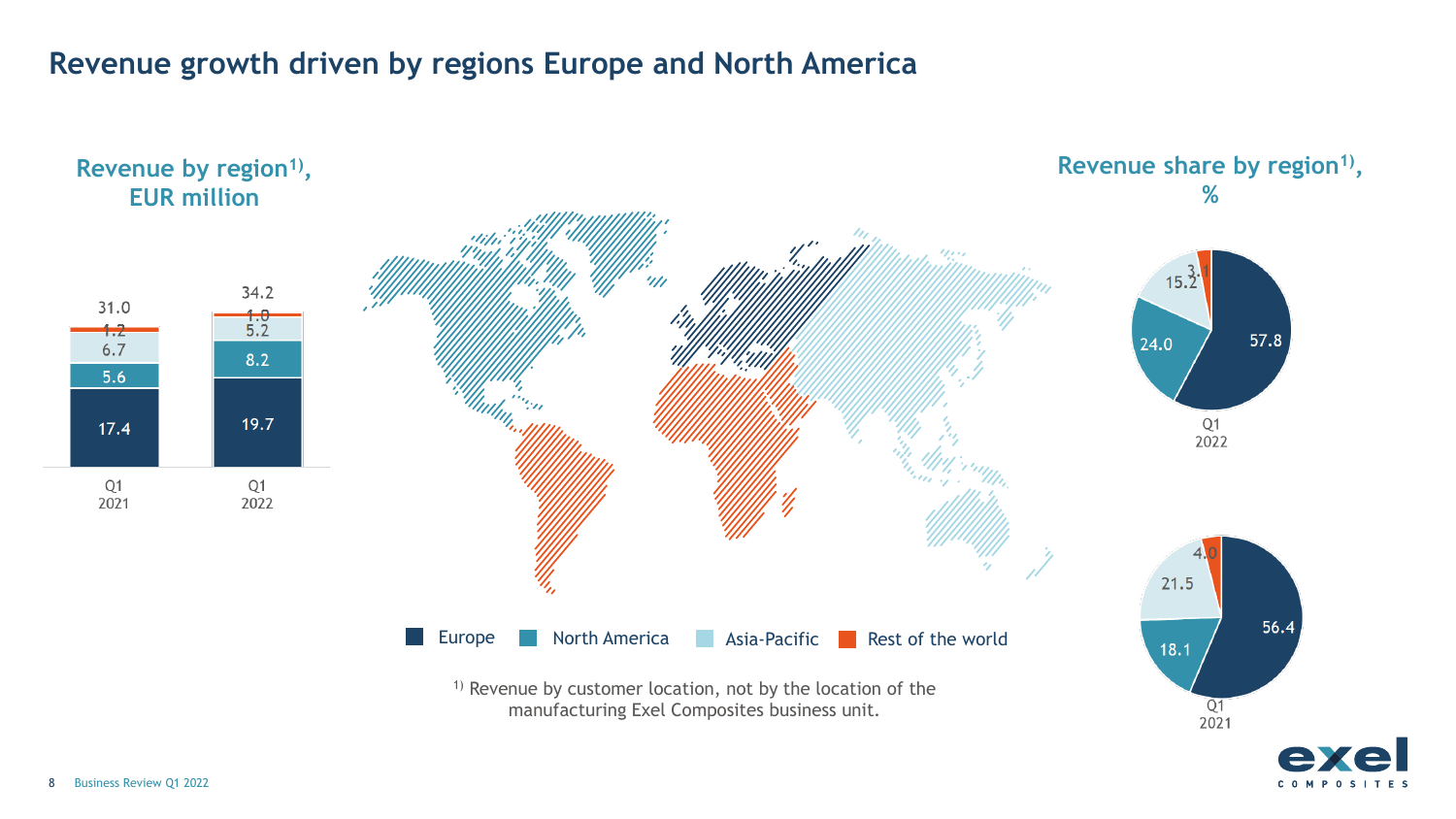# **Adjusted operating profit in Q1 2022 considerably better than in the whole second half of last year**



- **The profitability of the** business unit in the United States no longer negatively impacted Group operating profit.
- **Product mix, increasing raw** material, energy, and logistics costs had a negative impact on profitability.
- A one-time cost of EUR 2.1  $\blacktriangleright$ million related to the factory closing in China was recorded during the quarter.

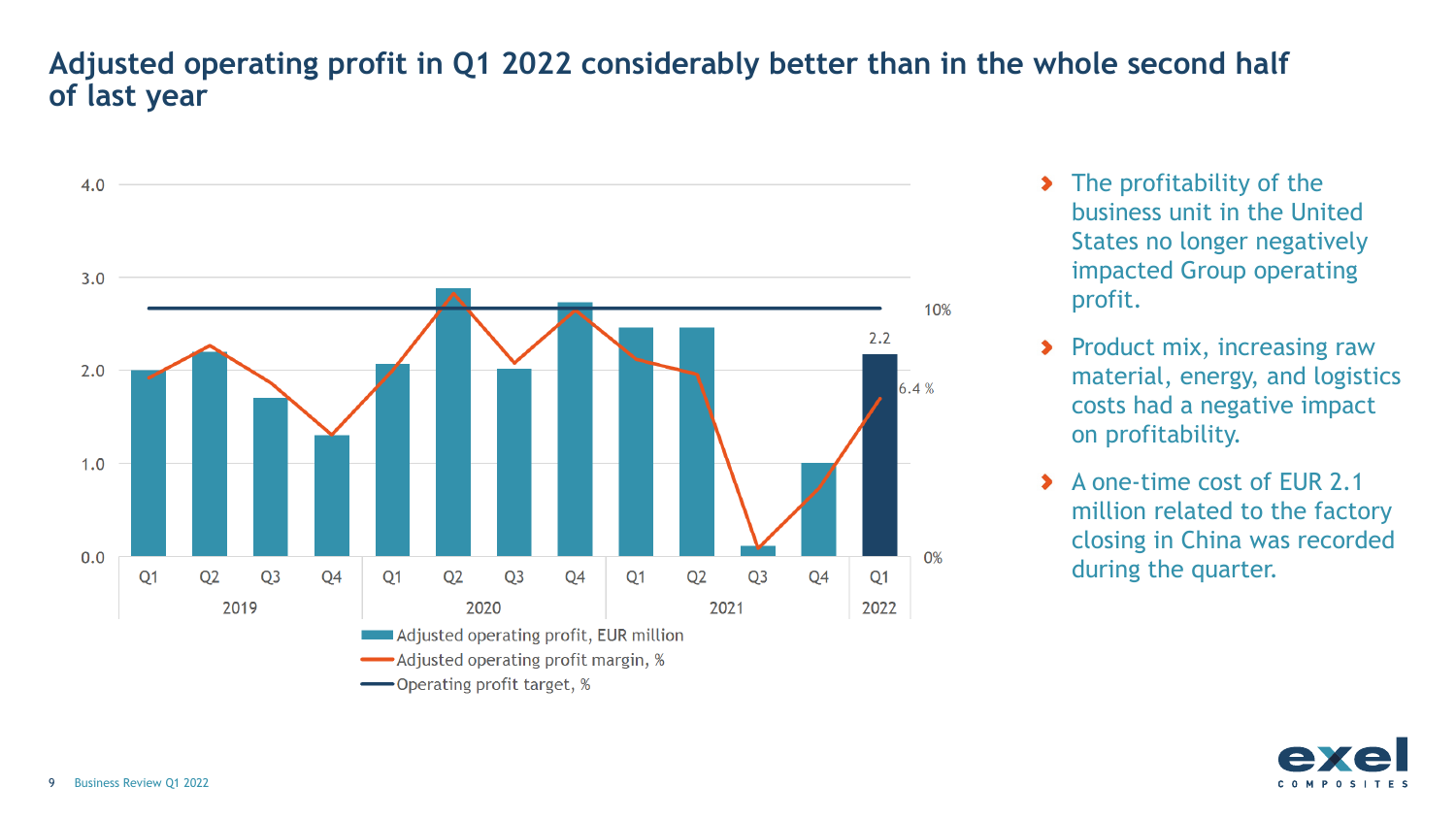## **Impacts of the Covid-19 pandemic**

**All our factories operated almost normally, following safety measures, despite the continued challenges with global logistics and availability in many raw material categories.**

**Some new restrictions came into force in China towards the end of the first quarter of 2022. We expect that sudden and unpredictable changes in the restrictions may continue.**

**Order intake however continued at a good level in the quarter.** 

**The Group's liquidity and cash situation during the year was good, and the Covid-19 pandemic has had limited impact on Group liquidity.**

**We continue to monitor the situation closely.** 

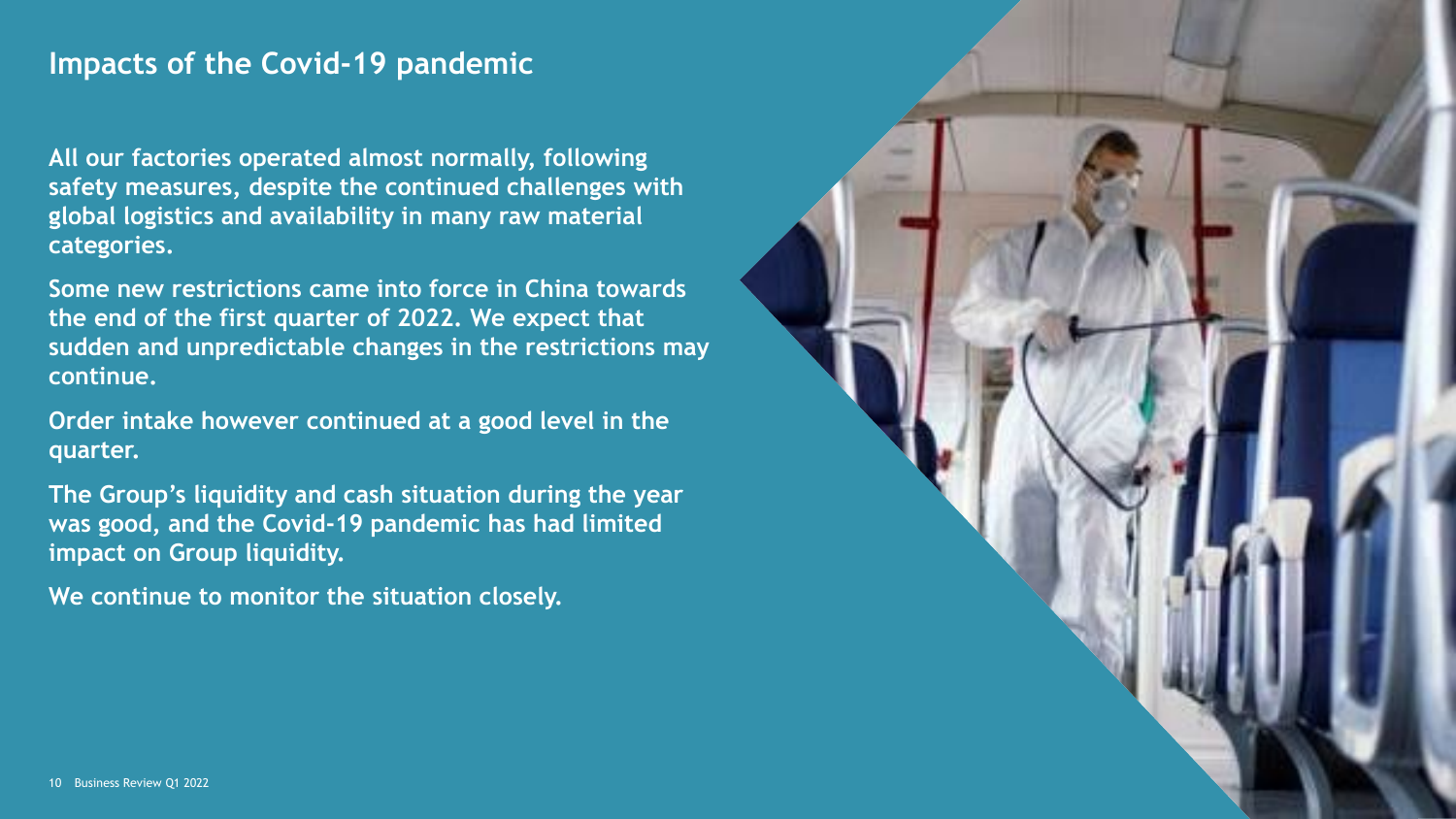## **Impacts of the war in Ukraine**

**The direct impact of the Russian attack on Ukraine is currently limited.** 

**Exel has no business operations in the affected areas and no customers in Russia, Belarus, or Ukraine.** 

**The Russian attack on Ukraine and the resulting sanctions is expected to affect global supply chains.** 

**Exel has only one supplier with a factory in the affected areas (Russia). These purchases have been directed to the suppliers' other factories elsewhere.** 

**So far, the Russian attack has not impacted raw material availability, but possible raw material and energy price increases naturally also impact Exel.**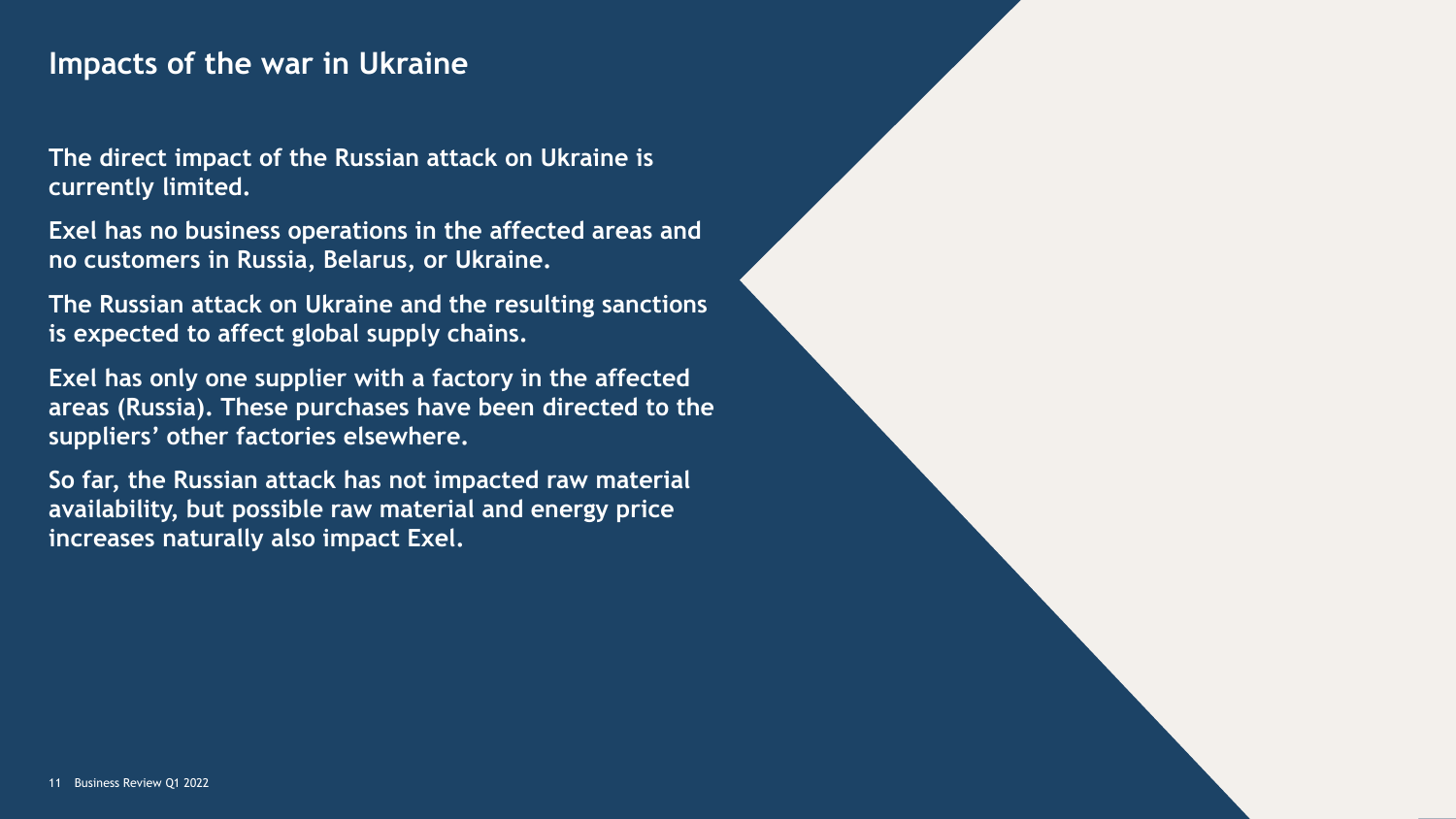# **Return on capital employed at 0.1% in Q1 2022**

![](_page_9_Figure_1.jpeg)

A one-time cost of EUR 2.1 million related to the factory closing in China was recorded during the quarter.

![](_page_9_Picture_3.jpeg)

![](_page_9_Picture_4.jpeg)

12 Business Review Q1 2022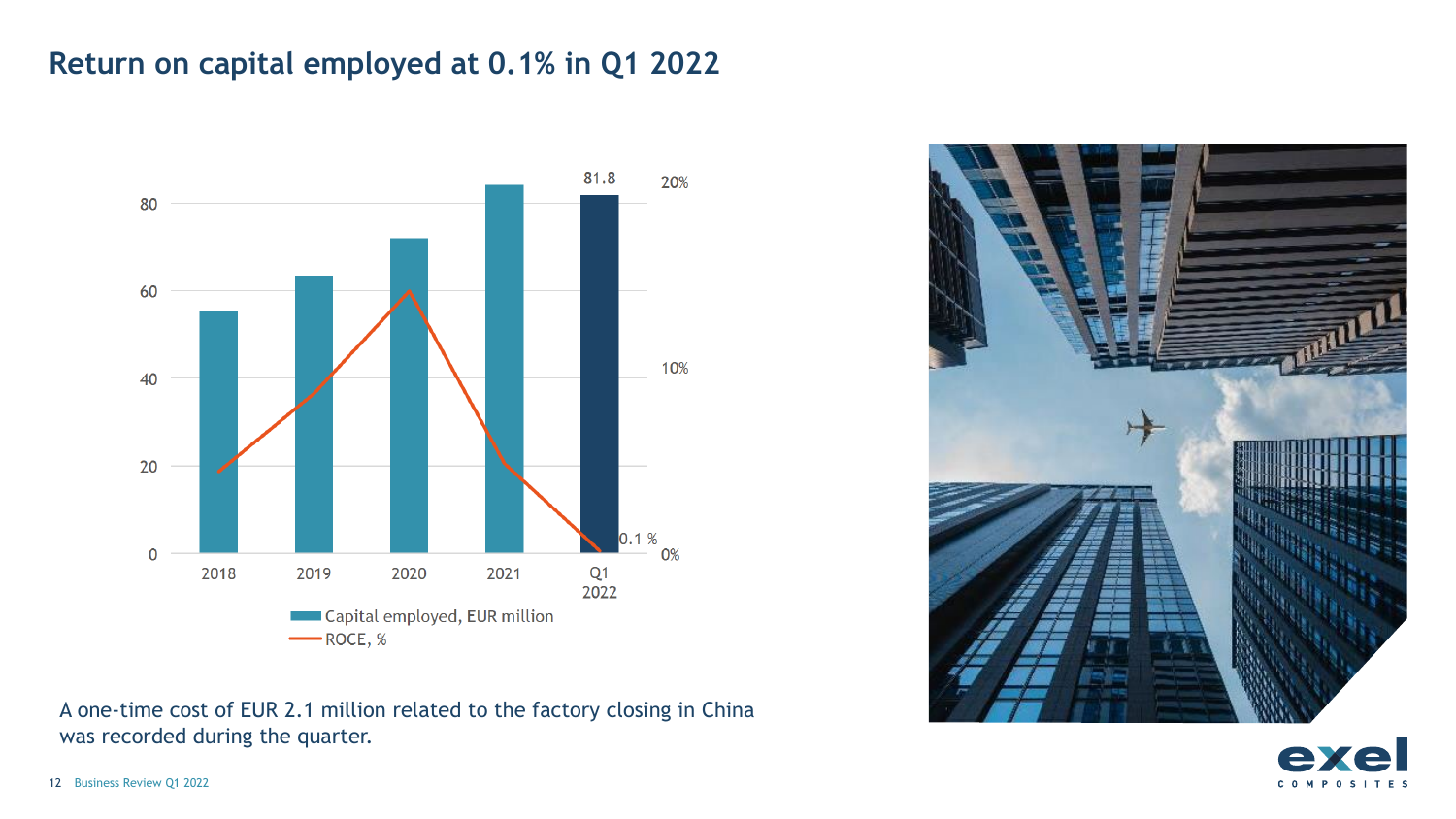## **Guidance for 2022**

Exel Composites expects that revenue in 2022 will be at last year's level and adjusted operating profit will increase compared to 2021.

![](_page_10_Picture_2.jpeg)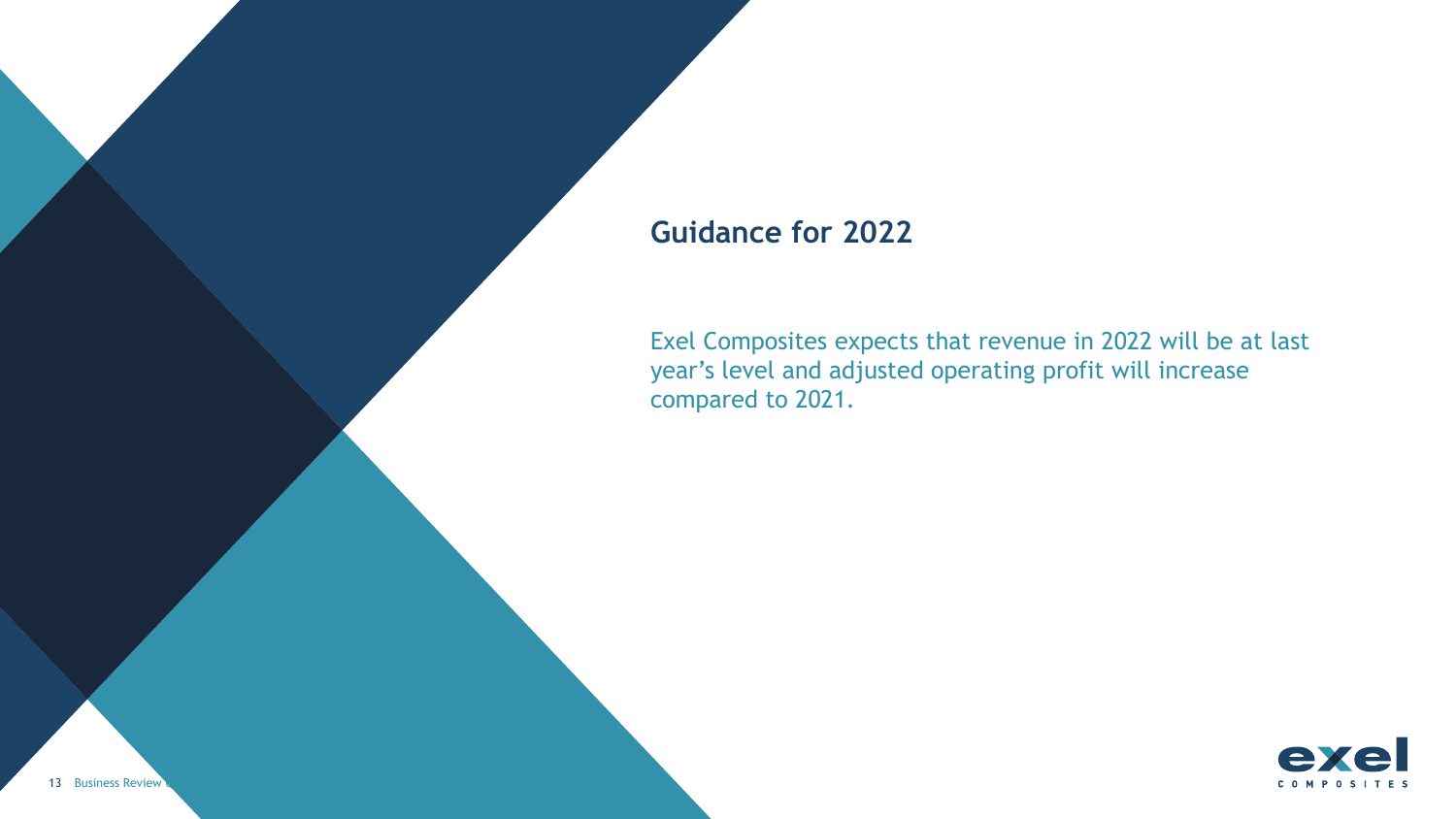![](_page_11_Picture_0.jpeg)

# **Thank you! Kiitos!**

Questions? Kysymyksiä?

FORWARD THINKERS FOR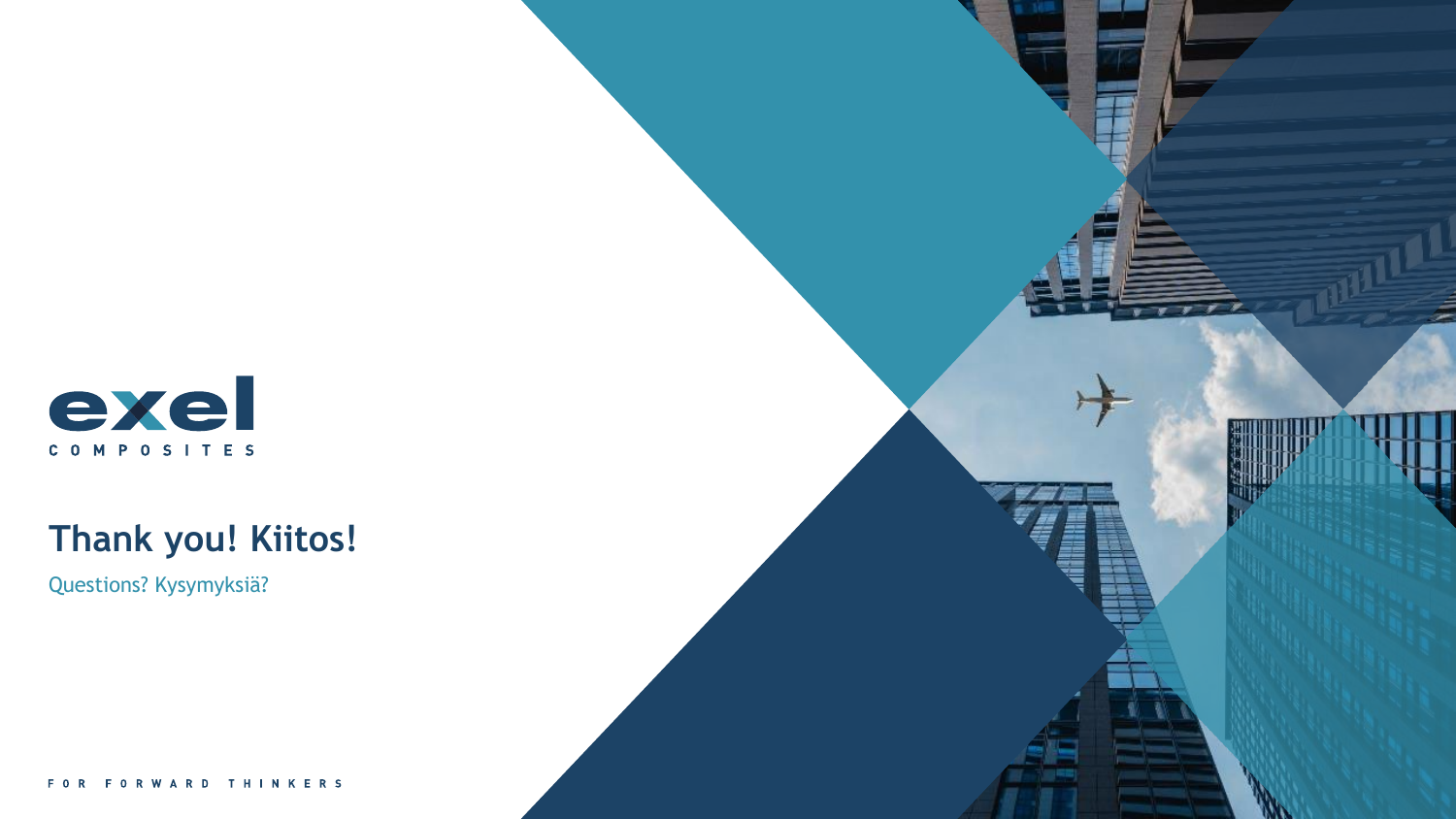## **More information at www.exelcomposites.com**

## Financial calendar 2022

- Financial Statements Release 2021 15 February 2022
- Business Review Q1 2022 29 April 2022
- Half Year Financial Report Q1-Q2 2022 2018 2014 2022
- Business Review Q1-Q3 2022 3 November 2022

Annual General Meeting 2022 25 March 2022

### **Your IR contacts**

#### **Riku Kytömäki**

President and CEO +358 50 511 8288 riku.kytomaki@exelcomposites.com

#### **Mikko Kettunen**

CFO +358 50 3477 462 mikko.kettunen@exelcomposites.com

#### **Noora Koikkalainen**

Investor Relations Manager +358 50 562 6552 noora.koikkalainen@exelcomposites.com

![](_page_12_Picture_16.jpeg)